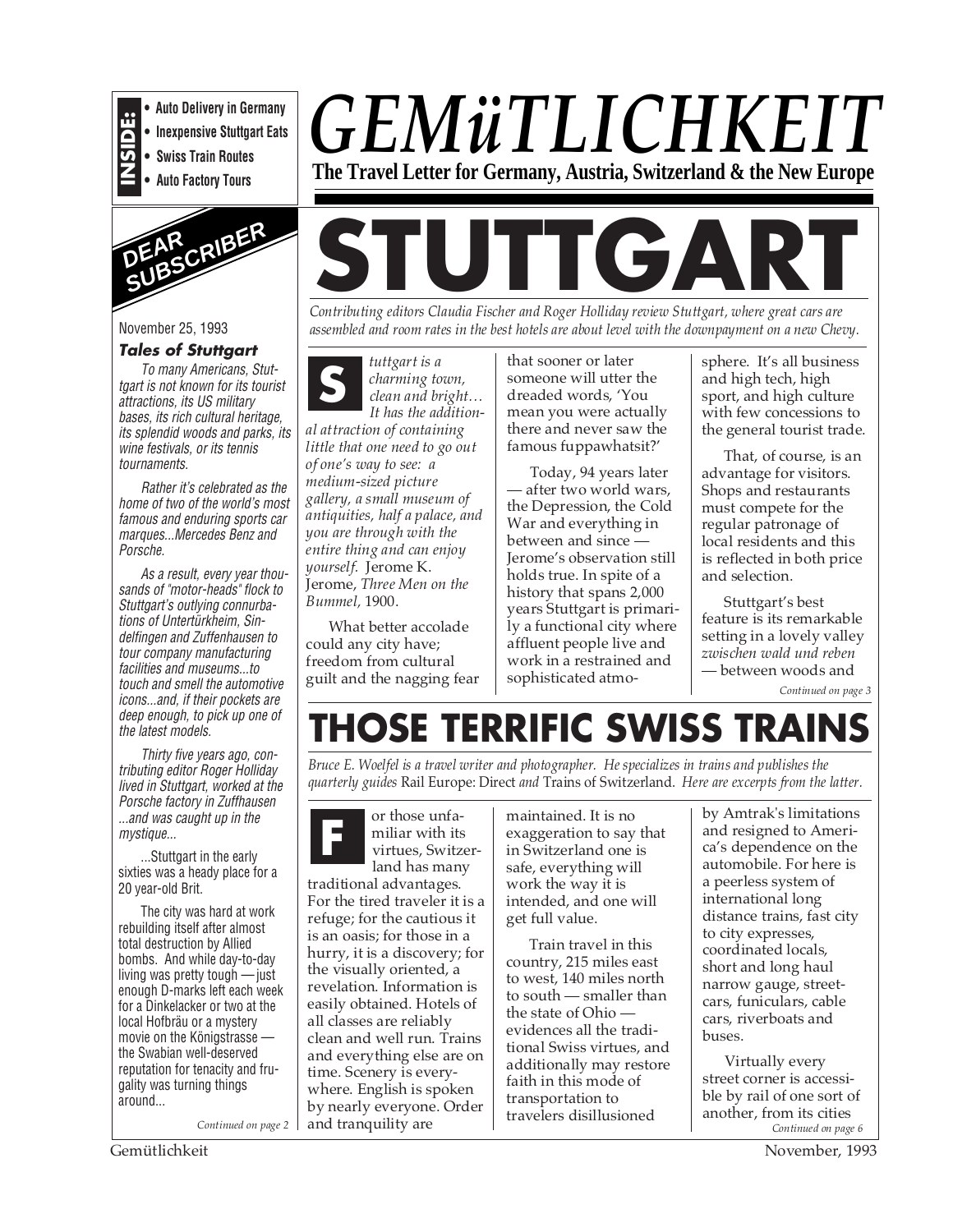#### *DEAR SUBSCRIBER Continued from page 1*

"Work, work and build a house. Sell the dog and bark yourself!..." In the northern suburb of Zuffhausen on tramline #5, the workers at the House of Porsche were toiling, too. Handbuilding and selling 25 cars a day to a growing number of international clients.

Apparently a \$3200 price tag and six months waiting list wasn't enough to deter real enthusiasts looking for a race-proven driver's car and German precision and quality.

Mine was the heavy responsibility of handing over these marvelous machines to Americans and other "foreigners"— very much a case of a cat watching a king, as monarchs and musicians, doctors and jet jockeys, artists and film stars, boxers and businessmen placed their famous posteriors in one of our bucket seats and drove out of the factory gates to further fame...or ignominy. I saw potentates like Hussein of Jordan and Juan Carlos of Spain, screen queen Elke Sommer, world boxing champ Ingemar Johansson, conductor Herbert von Karajan and actor Jose Ferrer.

For a youngster weaned on motor sports, the excitement of life in the firm was tangible. Not only did my duties include driving a 'hot works' Porsche to town every morning for registration and customs purposes (wow!) and demonstrating its handling characteristics to my customers on our autobahn and race track (whew!), but I was also in proximity to many of my sporting idols... Wolfgang von Trips and von Hanstein... Jo Bonnier and Dennis Jenkinson...Graham Hill and Dan Gurney, who married one of the secretaries in the press department...Eddie Barth and Stirling Moss..and even rally driver Rolf Wuthrich,

who was James Dean's mechanic and with him at the time of his fatal crash.

But the real stars of those days were the cars themselves — the ultimate expression of German craftsmanship — with names and numbers that have become giants of automotive lore...Spyders, Speedsters, and RSK's and 904's, 356 Coupes and Carerras.

I went back to Zuffhausen again this year to see how much has really changed over the ensuing three decades.

Physically, much is still recognizable from those halcyon years. Even a few familiar faces. But Porsche is sadly going through tough times as the German economy tries to suck up and digest its newly acquired territory. Added to a world-wide recession, a bevy of Japanese rivals and some questionable boardroom strategies, Porsche sales have plummeted to unprecedented lows.

Given all this gloom and doom and rumors of imminent takeover, it was good to find that the spirit of 'the House of Porsche' is very much alive and well.

You see it everywhere. In the neat precision of the assembly plant and body factory. In the rows of gleaming 911's and 928's and 968's awaiting delivery. In the sumptuous graphics of company brochures and magazines. In the museum that has expanded from four cars to 40. In the optimism of everyone from the gate keeper to the sales director.

I'm personally betting that this spirit will survive the current troubles and the genius of Ferdenand Porsche will continue to bring pleasure and excitement to new generations of sports car lovers the world over.

My question is... do the factory workers still down a liter of Dinkelacker for breakfast..is sour tripe still on the canteen menu...where in the world is Elke

Sommer...and does anyone have a spare \$50,000?

#### **Visiting Mercedes and Porsche**

It's possible to tour both the Porsche and Mercedes Benz factories and museums... even if you don't plan on buying a car.

The Mercedes museum has a large and fascinating collection of antique and current commercial and passenger vehicles as well as race cars, record breakers, ship and aircraft engines. Admission is free.

Located at 136 Mercedesstrasse in Stuttgart-Untertürkheim, the museum is open Tuesday-Sunday 9 a.m.-5 p.m. Closed Mondays and bank holidays. Phone: 07 11/ 17 2 32 56.

You can also take a tour of the Untertürkheim factory — beginning with a film that traces the development and production of the cars, followed by a bus ride through the most interesting parts of the manufacturing process.

The tour, which takes about 90 minutes, can be arranged through the Stuttgart tourists office at 0711/2228 236.

The Porsche Museum can be found in Porsche's Plant #2 in Zuffhausen.

Comprising some 40 cars, the exhibit traces the development of Porsche passenger and racing cars beginning with the very first type 356 Roadster built in 1948.

The museum is open Monday-Friday, 9:00 a.m.-12 p.m. and 1-4 p.m. Admission is free.

A visit to the museum could be combined with a factory tour which should be booked in advance through Porsche Press Department at 0711/827 5384.

— Roger Holliday

#### **Rating Key - Hotel**

| Vol. 7, No. 11 GEMÜTLICHKEIT<br>November, 1993<br>The Travel Letter for Germany, Austria, Switzerland & the New Europe<br>Editor & Publisher:  Robert H. Bestor, Jr.<br>Associate Editors:  E. Schiller, L. Troop<br>Contributing Editors:  C. Fischer, R. Holliday<br>Design & Composition:  Paul T. Merschdorf<br>Subscription Dept:  N. Badely, K. Steffans<br><b>Gemütlichkeit</b> (ISSN 10431756) is published monthly by UpCountry Pub- | П<br>Ш<br>IV<br>V<br>❖<br>- 金陵<br>☆ | <b>Hating Key - Hotel</b><br>Basic accommodations or a hotel that underachieves. Suitable only<br>for stays of one or two nights.<br>Good hotel, typical of its class. Suitable for a longer stay.<br>A cut above other hotels in its price category.<br>Excellent accommodations.<br><u>A great hotel, world-class, could be a</u><br><u>memorable experience.</u><br><b>Restaurants</b><br>Acceptable meals, but <i>only</i> if the price is right.<br>Good food but not good value, overpriced.<br>Serves good, plain food, typical of the region.<br>A cut above other restaurants in its price category. |  |
|-----------------------------------------------------------------------------------------------------------------------------------------------------------------------------------------------------------------------------------------------------------------------------------------------------------------------------------------------------------------------------------------------------------------------------------------------|-------------------------------------|---------------------------------------------------------------------------------------------------------------------------------------------------------------------------------------------------------------------------------------------------------------------------------------------------------------------------------------------------------------------------------------------------------------------------------------------------------------------------------------------------------------------------------------------------------------------------------------------------------------|--|
| lishing, 2892 Chronicle Avenue, Hayward, CA 94542. TOLL FREE: 1-800/<br>521-6722 or 510/538-0628. FAX: 510/582-8296. Subscriptions are \$67 per<br>year for 12 issues. While every effort is made to provide correct information                                                                                                                                                                                                              | **<br>***                           | Outstanding food and service.<br>A great restaurant in every respect                                                                                                                                                                                                                                                                                                                                                                                                                                                                                                                                          |  |
| in this publication, the publishers can make no quarantees regarding<br>accuracy. Second-class postage paid in Hayward, CA.<br><b>POSTMASTER: SEND ADDRESS CHANGES TO:</b>                                                                                                                                                                                                                                                                    | G                                   | <b>Special Designations</b><br>By virtue of location, decor, special charm, warmth of management,<br>or combination thereof, an especially pleasant establishment.                                                                                                                                                                                                                                                                                                                                                                                                                                            |  |
| Gemütlichkeit, 2892 Chronicle Ave., Hayward, CA 94542                                                                                                                                                                                                                                                                                                                                                                                         | $\hat{\mathcal{E}}$                 | Offers significant value.<br>Stav away.                                                                                                                                                                                                                                                                                                                                                                                                                                                                                                                                                                       |  |
| Gemütlichkeit                                                                                                                                                                                                                                                                                                                                                                                                                                 |                                     | November, 1993                                                                                                                                                                                                                                                                                                                                                                                                                                                                                                                                                                                                |  |

M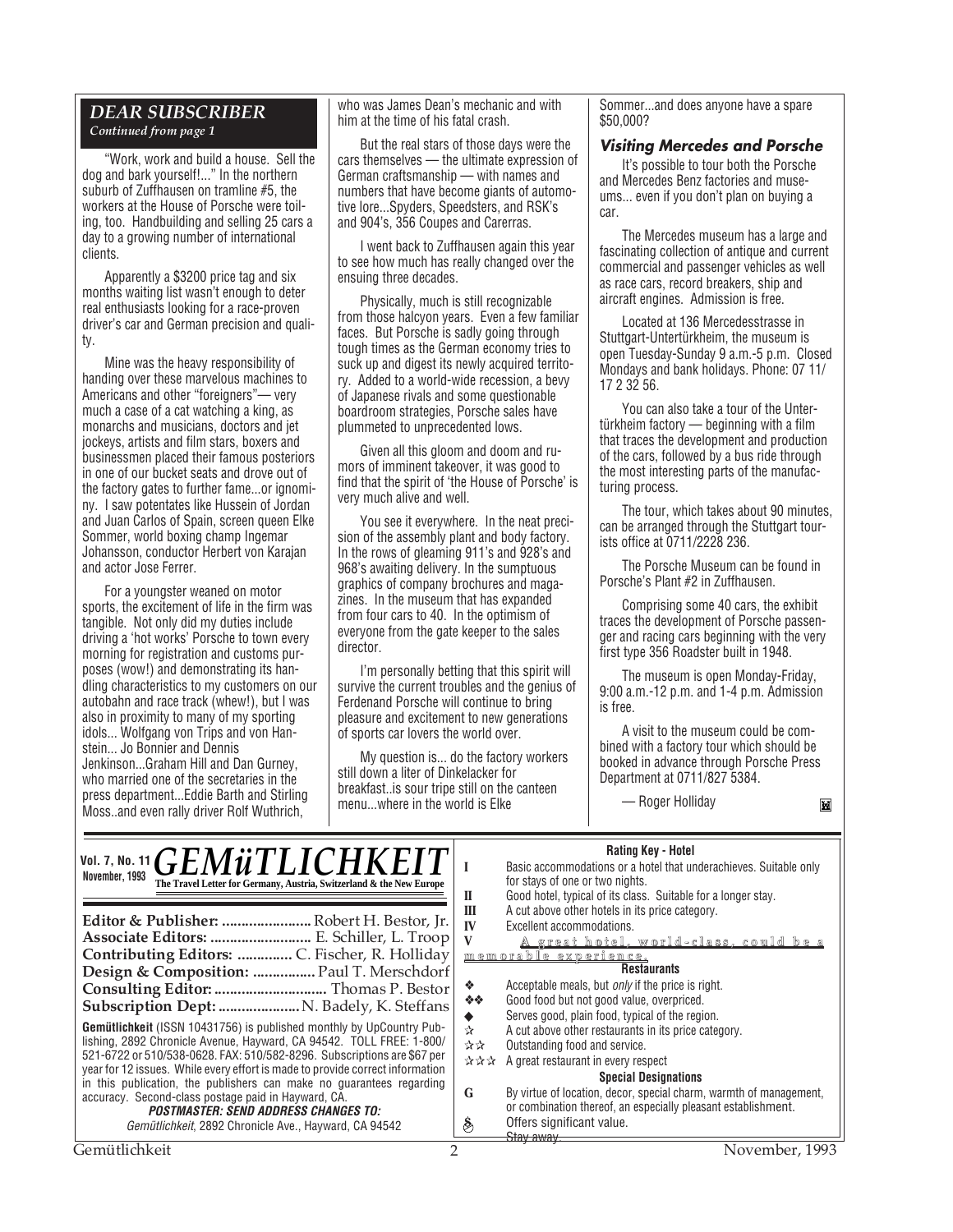#### *STUTTGART Continued from page 1*

vineyards. In the city itself, twothirds of the land is given over to parks, gardens and woodlands. The surrounding hillsides are lined with working vineyards; in fact, grapes are harvested within 250 yards of the train station.

Stuttgart is host to all sorts of trade fairs and exhibitions — a fact to note when planning a visit. In spite of 7,000 available hotel beds the 70-odd annual events promoting everything from electronics to ice cream and textiles can severely strain the system at times. The best advice: book ahead.

There are many quality hotels in Stuttgart that provide every possible service to business travelers. Two of the best known, the Graf Zeppelin and the Schlossgarten, are located in the busy and well-maintained area directly across from the main railway station, near the famous Konigstrasse pedestrian shopping street and an easy walk from the main city sights.

Hotel Graf Zeppelin

This member of the Steigenberger group meets every criterion of a first-class business hotel with conference rooms, banquet facilities and a spacious lobby bar setup to handle informal business meetings.

The 280 guestrooms are large with important features such as excellent lighting, king-sized beds, extra pillows, big towels, bathrobes and double-glazed windows. All the usual amenities are in place including remote control color TVs, minibars, hairdryers, etc.

For longer stays or just a dose of added luxury there are 40 suites available with comfortable sitting rooms, walk-in closets and multiple sinks, phones and TVs.

Breakfast is *not* included in the room cost at the Zeppelin but for those undeterred by 30 DM (\$18) per person, it's a cut above the average with linen table service,

fresh flowers and an elaborate buffet of eggs, bacon, sausage, cereal, juice, yogurt, fruit, coffee and 12 kinds of tea.

The Zeppelin also has a sauna and a swimming pool with a view out over the city's rooftops.

#### STUTTGART

Population: 560,000 Elevation: 804 feet Approximate distances from:

| Frankfurt                 |        | 204 km 127 miles |  |  |  |
|---------------------------|--------|------------------|--|--|--|
| Hamburg                   |        | 670 km 419 miles |  |  |  |
| Cologne                   | 365 km | 228 miles        |  |  |  |
| Munich                    | 222 km | 139 miles        |  |  |  |
| Berlin                    | 631 km | 394 miles        |  |  |  |
| Strasbourg                | 156 km | 97 miles         |  |  |  |
| Konstanz                  |        | 180 km 112 miles |  |  |  |
| $2+1++22+$ Tourist Office |        |                  |  |  |  |

Stuttgart Tourist Office Touristik-Zentrum Königstrasse 1 Phone: 2 22 82 40 Fax: 2 22 82 51

Recommended publications in English at tourist office:

• Stuttgart City Map for Tourists. Free.

• Stuttgart '94. Information for tourists. Restaurants, shops, phone numbers, opening hours, etc. Free.

• Stuttgart—Historic Paths Through the City (Historischer Streifzug Durch die Stadt). 56 page self-guiding walking tour of the city. $\mathbb{H}$ 

Hotel Graf Zeppelin, Arnulf-Klett-Platz 7, D-7000 Stuttgart 1, phone 0711/20 48-0, fax 0711/20 48-5 42. Singles 190-295 DM, doubles 295-395 DM (\$175-\$234). Breakfast not included. Major cards.

#### **Hotel Graf Zeppelin: II**

Hotel Schlossgarten

Of the same genre but with a bit more character is the independently owned **Hotel Schlossgarten**, named for its location on the edge of the castle gardens. Though only a block from the Zeppelin, the

Schlossgarten is in another world, one of birds and trees and flowers. Good use is made of the site; all dining facilities overlook the park as does the lobby's Wintergarden Bar with its enormous indoor plants.

Throughout the hotel are dramatic floral arrangements. Our favorite was a four-foot high extravaganza in deep pink, purple and white with snapdragons, lilacs, daisies, lilies and spirea that graced a third floor corridor.

The 121 rooms are organized into three categories — economy, standard and comfort — depending primarily on the size of the room and the view. The standard double is good sized with twin beds, a sofa, comfortable chair and respectable artwork in addition to the usual amenities of a first-class hotel. Many rooms also have a security safe for storing valuable items and some have balconies. Only comfort class rooms and junior suites are air-conditioned.

Lunch in the Restaurant Schlossgarten was an elegant and dignified affair. We relaxed on the terrace overlooking the park and began with light and dark morel mushrooms in cream, moved on to veal medallions, asparagus with julienne carrots and turnips, crisp pan fried potatoes and finished with melon balls and sorbet, to the accompaniment of a 1991 Robert Bauer Württemberg Riesling.

The meal cost 66 DM (\$39) per person, the bottle of wine 69 DM (\$41) and from start to finish the entire repast lasted fully 2-1/2 hours, a definite — and extravagant — departure from our usual midday routine but great fun and worth repeating. Ask for table 77.

Hotel am Schlossgarten, Schillerstrasse 23, 7000 Stuttgart 1, phone 0711/2 02 60, fax 0711/2 02 68 88. Singles 255-298 DM (\$133- \$176), doubles 385-470 DM (\$228- \$278). Major cards.

**Hotel Schlossgarten: III Restaurant Schlossgarten:** ✰✰

*Continued on page 4*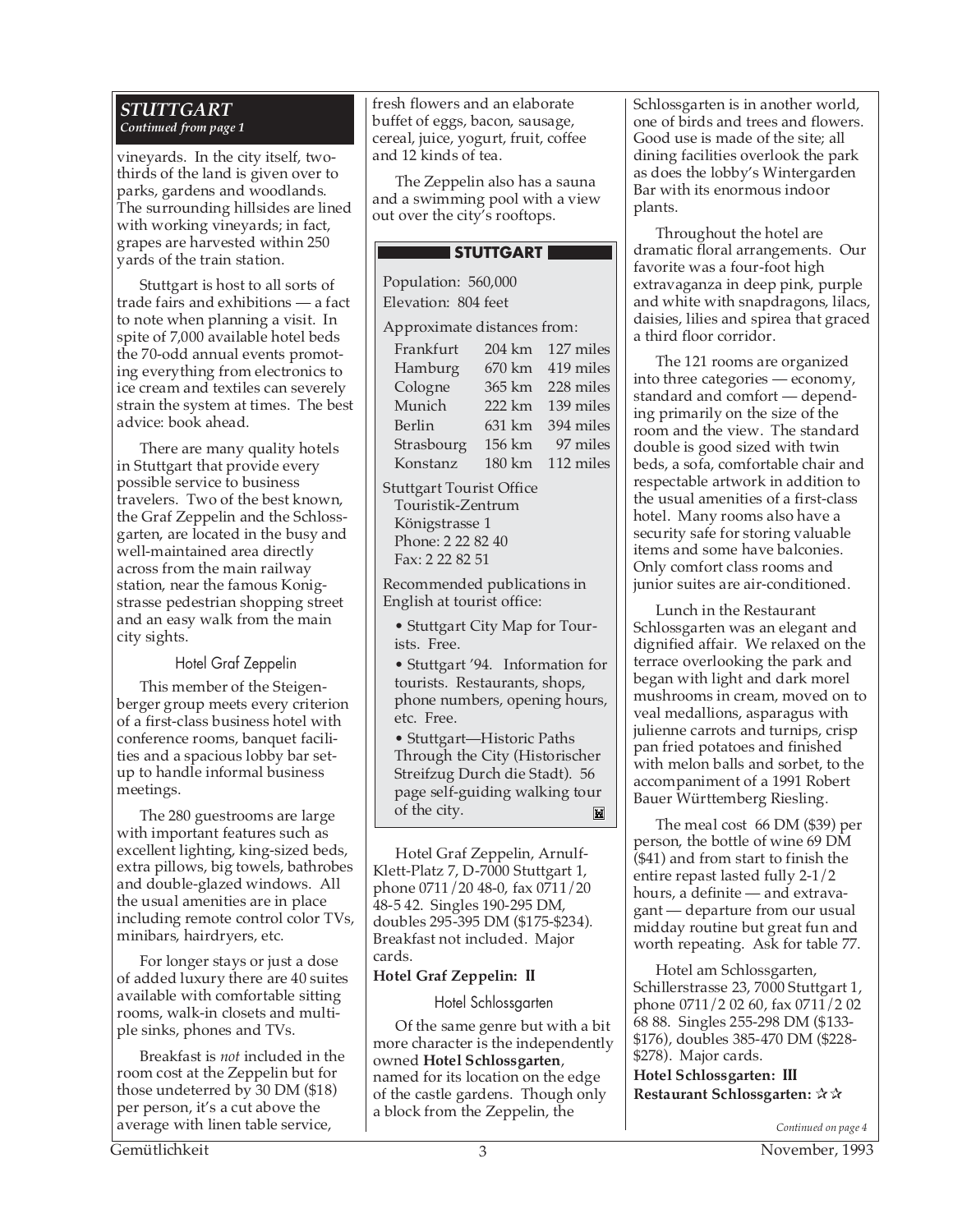#### *STUTTGART Continued from page 3*

#### Parkhotel

The Parkhotel is on the edge of a green space linked to the upper end of the Schlossgarten, you can walk the two miles into town without ever stepping out of the parkland. Villa Berg, the 1853 country residence of the Crown Princes of Württemberg, is nearby as are the Wilhelma Zoo, the Neckar River and the Berg mineral baths.

Though the hotel's rather stark 1950's style lobby makes a somewhat chilly first impression, everything about this 80 room hotel is personal, friendly and very professional — a definite yourwish-is-our-command kind of place — with a regular clientele that keeps coming back year after year. The front desk is manned by the able Herr Pick and the benevolent, caring presence of owner Hans Karr is always in evidence making sure everyone's happy.

The big, comfortable guestrooms are attractively decorated and each has a color TV and a minibar, some have hairdryers and one even has an exercise bike!

The hotel's Villa Berg restaurant has a good reputation. Daily set menus are available for either 45 DM (\$27) or 78 DM (\$46). Main dishes run between 33.50 DM and 42 DM (\$20-\$25).

Less formal meals are served downstairs in the Radio Stüble where specially commissioned stained glass windows by contemporary artist H.G. von Stockhausen create a striking atmosphere. Named for next door neighbor, the South German Broadcasting Corporation, the Radio Stüble is an understandably popular spot with people who work there.

Parkhotel, Villastrasse 21, 7000 Stuttgart 1, phone 0711/28-01-0, fax 28 43 53. Singles 180-250 DM (\$107- \$148), doubles 260-350 DM (\$154- \$207).

**Parkhotel: II G**

#### Hotel Wörtz zur Weinsteige

The Stuttgart stop for cozy charm, authentic Swabian hospitality, great food and a wine cellar to live for, is the family-run Wörtz zur Weinsteige, perched on a hillside a few minutes from downtown. Richard and Renata Scherle have been in charge of the hotel for more than 20 years, taking over from Richard's father who started the business right after the war. The building itself has a long history with 300-400 year-old ceilings and ornately carved wooden doors, beams and benches. EDITOR'S CHOICE

Even the upstairs has not escaped the craftsman's knife: on the first floor all the bedroom doors are carved and named for red grape varieties…the white grapes are one floor up. Some of the 25, soon to be 35, rooms are small and the bedside lighting is weak but there are interesting comfort features like a special circulating air system that's designed to keep everything fresh, cool and quiet. The older bathrooms are nicely done in ceramic tile, the newer ones are more opulent with marble throughout and heated floors or towel bars.

Note: the hotel does not have an elevator.

But the real heart of the Wörtz zur Weinsteige — and Richard Scherle — is downstairs, in the dining room and even deeper in the ancient cellars where 13,000 to 14,000 bottles of wine rest in 10° C temperatures waiting to be called into service…many dust covered from long storage, some unique like an *eiswein* made solely from grapes picked still frozen from winter vines. Herr Scherle realizes that most Americans know little of good German wines so he conducts his own mini-crusade to rectify the situation. Your questions and comments will be enthusiastically dealt with.

Good wine needs a kitchen to match, of course, and the Scherles don't disappoint.

The house specialty is trout which turns up on every part of the menu except, thankfully, dessert. The Wörtz must be an absolute mecca for trout purists. There are three different kinds on the menu — *regensbogenforellen*, or rainbow; *bachforellen*, a European river trout; and *bachsaiblinge*, from American waterways — each prepared in numerous ways and ranging in price from 24-44 DM (\$14-\$26). Freshness is guaranteed; the fish swim around in the restaurant's big tanks or in the pretty little pond in the garden out back… until the fatal moment.

Besides the trout there are many other options as well as daily set menus at either 42 DM or 76 DM (\$25-\$45). Reservations recommended.

Hotel Wörtz zur Weinsteige, Hohenheimer Strasse 30, 7000 Stuttgart 1, phone 0711/236-7001, fax 0711/236-7007. Singles 135-220 DM (\$80-\$130), doubles 155-280 DM (\$92-\$166). Major cards. **Hotel Wörtz zur Weinsteige: III G Rest. Wörtz zur Weinsteige:** ✰ **G**

Relaxa Waldhotel Schatten

Twenty minutes from the city center and convenient to the autobahn, the Schatten is a good choice for anyone with a car. Located on the Schatten Curve of the old Solitude racetrack, the hotel is today surrounded by woods full of wildflowers and crisscrossed with walking and jogging paths. Part of the main building is over 215 years old and under the protection of the historical preservationists but everything is up-to-date and well-maintained.

Rooms in the old wing are pleasantly homelike with crisp white molding, striped wallpaper, print draperies and tiled bathrooms.

The new section was added in 1972 with careful consideration given to light and space and the picturesque setting with angled walls to maximize the view. The rooms are large and well-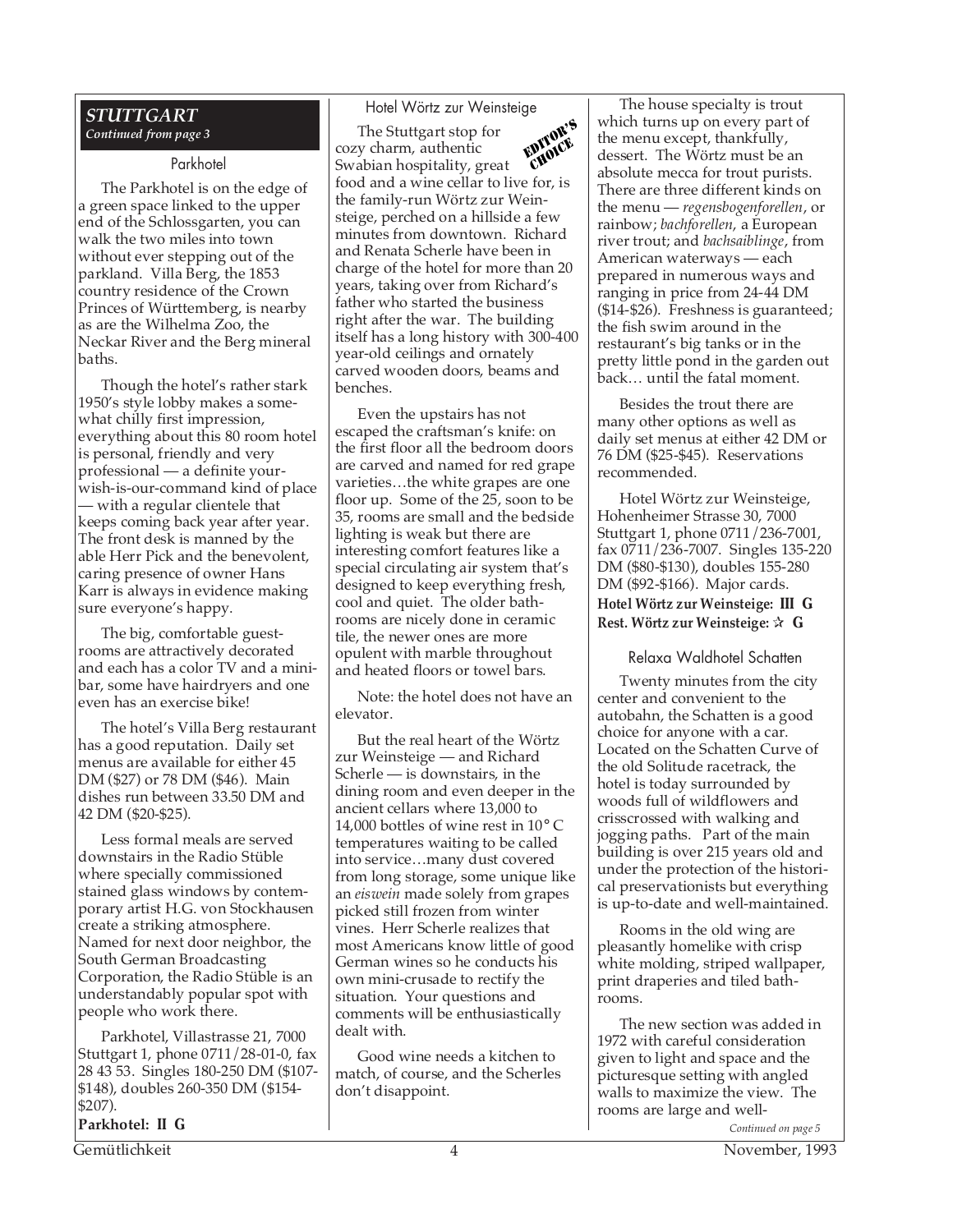equipped, the marble bathrooms have both scales and swivel mirrors as unexpected extras. The overall decor is soft contemporary but on the fifth floor there are

special theme rooms and suites. The latest is the Black Magic Suite– ultra modern in black, white and red.

There are two restaurants, a pub and a bar on the premises.

Relaxa Waldhotel Schatten, am Solitudering, 7000 Stuttgart 80, phone 0711/68 670, fax 0711/68 67 999. In the U.S. call 800- 223-2848. Singles 240-390 DM (\$142- \$231), doubles 290- 390 DM (\$172- \$231), suites 550- 690 DM (\$325- \$408). Major cards.

#### **Relaxa Waldhotel Schatten: III**

#### Hotel Bellevue

A smaller, less formal and certainly less expensive alternative is the Bellevue, owned and operated by four generations of the family Widman. Its 12 rooms are simply furnished but very clean, comfortable and cozy. One nice touch is a fresh apple by each bed.

But the Bellevue, 10 minutes from the town

center and five minutes from the autobahn, is best known for its excellent restaurant which specializes in original Swabian cooking using strictly fresh ingredients.

The dining room seats only 60 and its atmosphere of dark wood, tile floors, green plants and cloth table linens is friendly and unpretentious.

*Wiener schnitzel* with roast potatoes and venison with kiwi fruit, cranberry sauce and *spätzle* — cost 24 DM (\$14) and 30 DM (\$18) respectively and

> were expertly prepared and served.

Herr Widman, who maintains an extensive cellar of local wines, is a bit of an expert in his own right and

DM (\$4). Our main dishes —

### **NOTES ON SWABIAN FOOD, WINE & BEER**

*S*tuttgart is the center of what is traditionally known as Swabia, an unofficial area that extends more or less from the Black Forest to Augsburg. The people who live in the region are known as 'Schwabs' or 'Swabians' and not only have their own food specialities but speak a distinct dialect.

A few items that are likely to show up on local menus:

*Spätzle*–a flour, egg and water dough that's dropped into boiling salted water to form noodle-like shapes which are then browned in butter and served as a side dish.

*Maultaschen*–a giant Swabian ravioli filled with ground meat, spinach, onions and parsley and served either in a clear broth or sautéed with fried onions. This local comfort food is so popular it can be ordered from many a respectable restaurant…or a kiosk on the street corner.

*Linsen mit saiten und/oder speck*–a thick lentil stew prepared with frankfurter-style sausages and/or ham and usually accompanied by *spätzle*.

*Gaisburger Marsch*–a hearty soup/stew full of beef, potatoes, onions and spätzle that is the Swabian 'national' dish.

*Schwäbischer Rostbraten*–sliced pot roast with lots of fried onions often served with pickled cabbage.

*Zwiebelkuchen*–an onion flan or quiche.

*Laugenbrezeln*–special pretzels of the region.

*Fladlesuppe*–clear soup with strips of thin pancake.

Wine has been produced in Stuttgart for more than 700 years. Today the city–and the surrounding area of Baden-Württemberg–make up one of the largest wine-growing communities in Germany. Locally, the most popular grape is the ruby-red Trollinger, which is cultivated exclusively in the region and traditionally served at every *gemütlich weinstube* and *besenwirtschaft* in a unique 1/4 liter wine glass called a *viertele* that has a handle but no stem. Lemberger and Kerner are also widely-grown varieties.

There are three major breweries in Stuttgart: Dinkelacker, Hofbräu and Schwabenbräu. Though each produces several styles of beer, the Hofbräu offerings are generally the sweetest, with the driest being from Schwabenbräu and Dinkelacker falling somewhere in the middle. $\overline{\mathbf{M}}$ 

> Tomato soup, garnished with unsweetened whipped cream, flat parsley and a sliver of carrot was topped up at the table with a generous splash of Beefeater's Gin…delicious and reasonable at 7

recommended Untertürkheim Trollinger Gips. A quarter-liter, served in the handled wine glass called a *viertele* that is peculiar to the Stuttgart area, cost 8 DM (\$5). Hotel Bellevue,

Schurwaldstrasse 45, 7000 Stuttgart 1 (Ost), phone (0711) 486-406, fax (0711) 487-506. Singles 90- 115 DM (\$53-\$68), doubles 150 DM (\$89). Major cards. **Hotel Bellevue: I Rest. Bellevue:** ✰ **\$**

Weinstube Stuttgarter Stäffele

For typical Swabian food served in a bustling, rustic atmosphere try the Weinstube Stuttgarter Stäffele tucked away on a tiny street a few blocks south of the train station. A generous portion of homemade *maultaschen*

cost 9.50 DM (\$6), a plate of lentils with *spätzle*, frankfurter sausage and ham is 14.80 DM (\$9), roast pork with browned potatoes and vegetables 15.50 DM (\$9) and roast beef served with *spätzle* and

*Continued on page 8*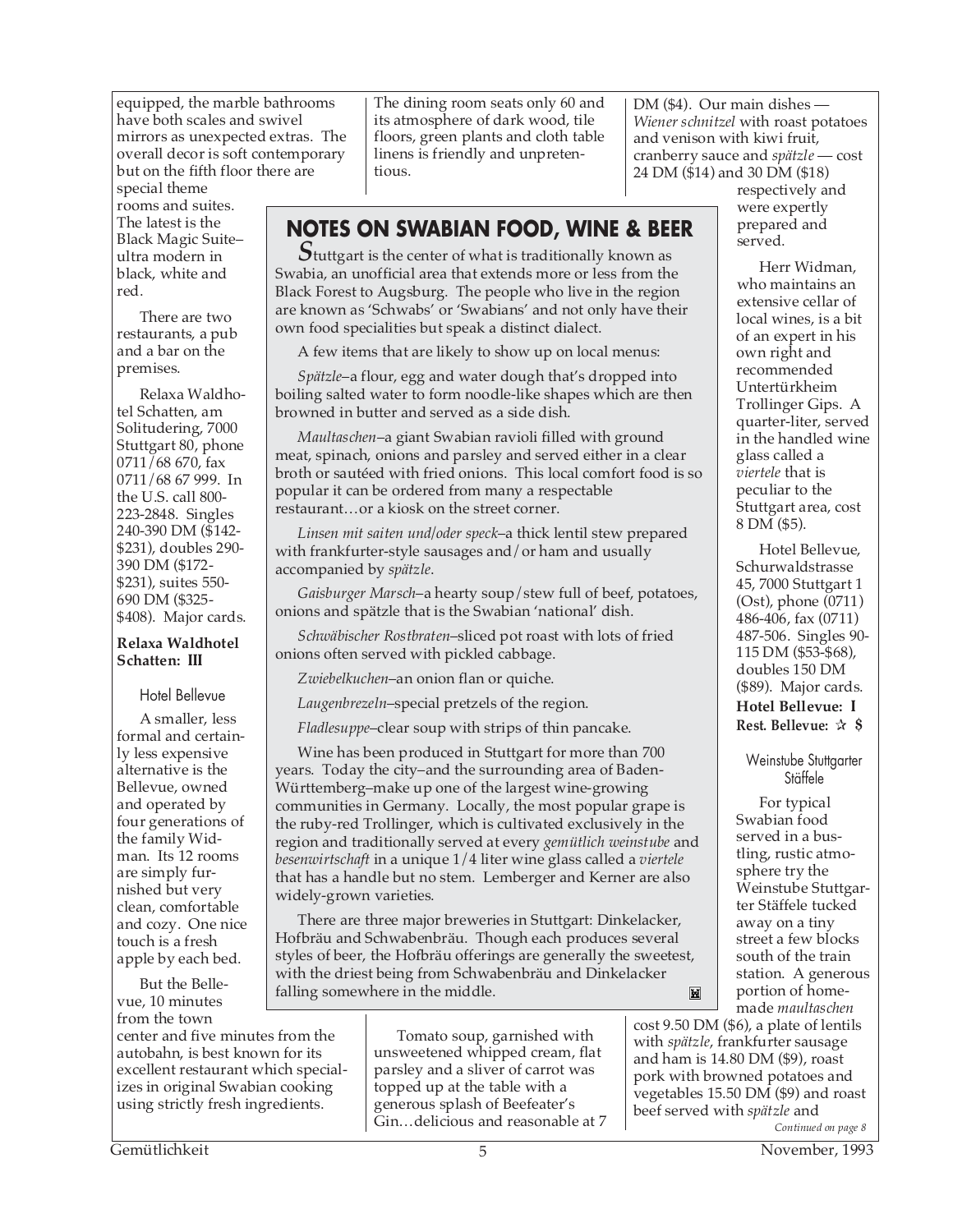#### *SWISS TRAINS Continued from page 1*

and agricultural valleys to its steepest slopes and mountain tops. And everything is coordinated, "linked," in transportation jargon. Upon reaching a terminal, there is nearly always at least one other train waiting, and, more than likely, a bus, funicular, or a river boat a few steps away.

But is this place a paradise for the traveler? In many ways it is, provided certain rules are observed. For this is a country of rules, and everyone, tourists included, is expected to observe them. The borders are zealously guarded by observant officials: do not try and rush them or violate their procedures. Travel is by honor system and there are no gates, except at the borders, but frequent checks are made and violators are fined. Have the correct papers, passport, rail passes, transit ticket, ready to meet the appropriate situation. Observe the local customs.

A few of my own experiences over some forty years of travel in this delightful country may help to enlighten.

 In the post war years, when there were still three classes of travel, and third class had wooden seats, conductors routinely made travelers remove feet resting on seats.

During 90 degree weather a passenger repeatedly closed our window each time we opened it to cool off, and we lost the argument when the conductor interceded on his behalf. On one trip, when I renewed my passport and continued to use my Eurailpass with the old passport number, only the Swiss officials noticed the difference.

Another caution: Attempting to use a Eurailpass to ride on some private Swiss Railways, (it is good on almost all trains), will result in an embarrassing encounter with a red faced conductor and payment

of perhaps 100 Swiss Francs for continuation of the journey in a second class compartment.

So, being forewarned, enjoy the ride, and, more than likely you will, like me, find this country to be a train riders dream.

#### **Overnight Travel**

Although there are no overnight domestic trains, various choices are available for overnight travel between Switzerland and other European cities. The sleeping compartments (\$100-150 for one or two people), contain comfortable bunk beds and a small lavatory sink with drinking water, towels and soap. Each sleeping compartment also has a menu with items available for purchase from the attendant, including beverages, a few snacks, and continental breakfast served in the morning in your room. The Spanish *Pablo Casals*, between Switzerland and Barcelona, with a bar and restaurant,

Two trains, *Pablo Casals* and *Wiener Walzer* carry restaurants open for dinner. Look for overnight listings under the appropriate cities.

#### **Dining Services**

Three different types of diner are available, clearly identified by their outside logo: conventional fare (SSG); various types of cheese dishes (described below); and two cars run by McDonald's. Some international trains carry German diners with SSG crews. The German equipment is necessary because Swiss cars are not built for the high speeds possible in some parts of Germany.

The latest innovation is Le Buffet Suisse: which features cheese specialties. One of these is *Raclette*, a do-it-yourself meal with wooden spatulas used to scoop cheese slices, melt them on an electric burner in the center of the table, season them with

*In the post war years, when there were still three classes of travel, and third class had wooden seats, conductors routinely made travelers remove feet resting on seats.*

serves breakfast in the diner, and also carries a few "grand clase" suites with private shower and toilet (about \$200 for two).

Most night trains also carry couchettes: four (first class) or six (second class) bunk beds and bedding in a compartment shared by both sexes and converted to seats during the day \$12-20 per person. *Pablo Casals*, carries four person couchettes with greater space and privacy, including a lavatory sink (unlike standard couchettes, the sexes are segregated, about \$40 per person).

The best night trains are designated "EN" for Euronight. They make fewer stops (usually traveling non-stop from midnight to 5 a.m.), offer snacks and drinks at night and a more complete breakfast. *Roma*, to/from Rome, *Wiener Walzer*, to/ from Vienna and Budapest and *Pablo Casals*, are in this category.

paprika, peppercorns, salt and pickled onions, and eat them with boiled potatoes. More familiar to Americans is fondue; melted Gruyere cheese and wine dipped from a bowl with squares of dry bread (\$14 for two). Also soups: I had something called *Gersteneintopf mit Engadinewurst*, white potato and barley soup with sausage (\$13). An elegant dessert followed: *Gebrante Creme Emmanthalet* tart, an abstract design of custard, pastry and chocolate sauce (\$4). A half-liter of very good Geneva white wine was  $(510)$ .

Possibilities are also available for dining on the cuisines of France, Spain, Italy, Germany, Austria, Hungary and the Czech Republic, on trains bound from various Swiss cities to international destinations. Note the various Eurocity, Euronight and ICE runs described below.

*Continued on page 8*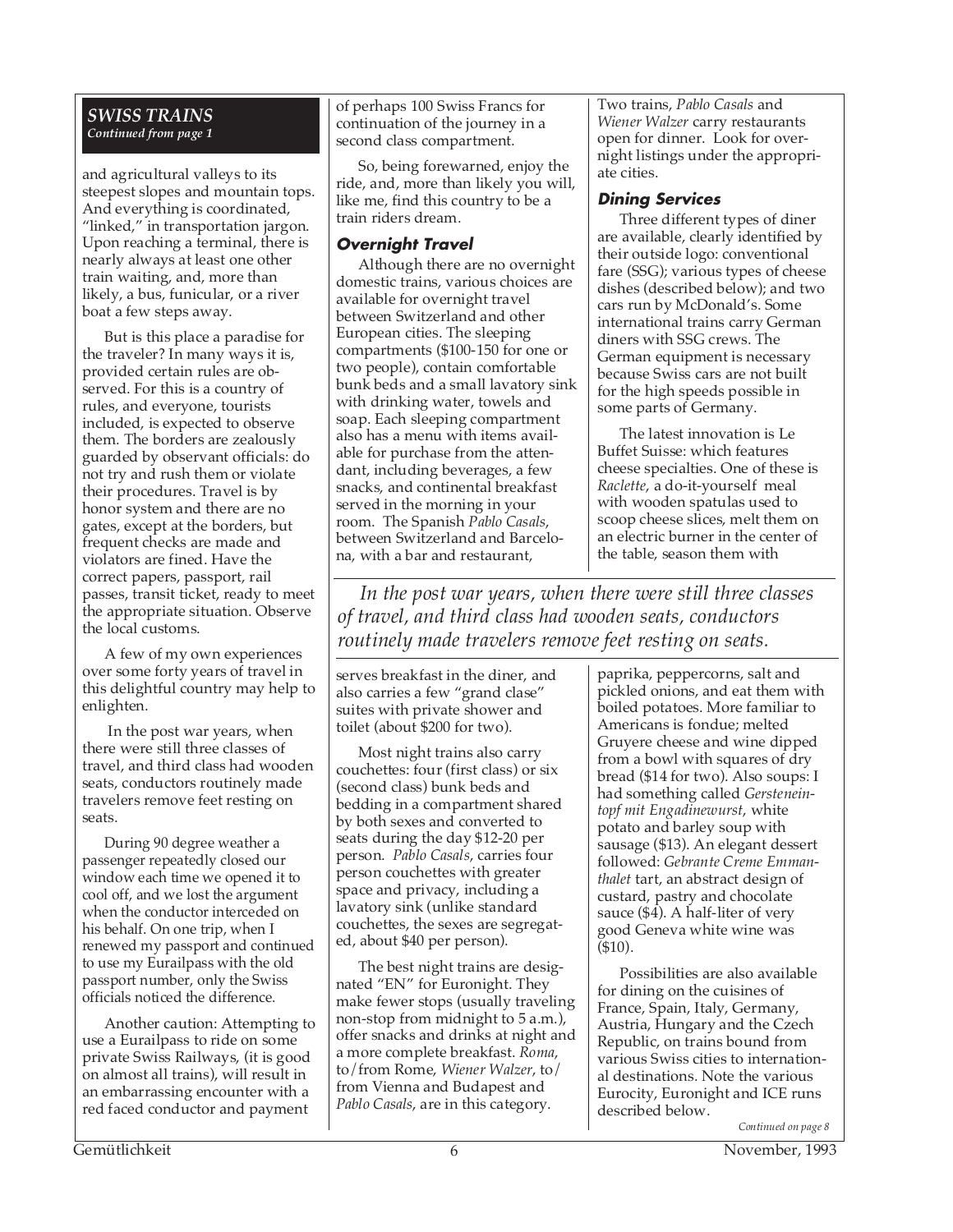## **PICKING UP A NEW CAR IN GERMANY**

t's probably the secret desire of countless car buffs to at sometime in their lives tour Europe in a brand new car picked up at the factory. **I**

use of your new car instead of having to rent a vehicle. Combine this with free shipment home and you'll at least pay for part of the cost your holiday.

The key to a successful and angst-free factory delivery is to work out all the details with your authorized dealer several months prior to your planned pick-up date. They will place your order and fill you in on all the required paperwork such as temporary insurance, customs documentation, shipping procedures and so on.

If that car is a Mercedes or Porsche, the bigger (and more expensive) that dream becomes.

For hundreds of Americans, 1994 will be the year that dreamtime becomes reality. And, as you might expect, the Stuttgart-based car makers have an efficient, userfriendly system well in place that takes all the guesswork, frustration (and some of the fun) out of the process.

Historically, and perhaps counter to general perception, factory pick-ups (aka tourist deliveries) do not

## **Factory Delivery: Good Deal or Not?**

*T* here is no new car experience quite like factory delivery of one of those great, high-end, German engineering marvels from Porsche or Mercedes Benz.

In the 70s and 80s one could have fun *and* save a lot of money by picking a car up at the factory. In fact, in the mid-70s, after the great gas shortage, there were stories of Americans who made repeated trips to Germany, each time bringing home a diesel-powered Volkswagen or Mercedes Benz for resale at a profit.

But those days are finished. Factory delivery makes financial sense *only if you have already planned* to buy a new Mercedes or Porsche *and* have *already planned* a trip to Europe. But when those two elements are in place, factory delivery offers several advantages:

• You still save something on the purchase of the car. The more expensive the car, the more you save (see table below).

• You save the cost of transportation in Europe while you're on vacation. A two-week rental of a Mercedes 190E in Germany currently is about \$760, including tax. For those satisfied with a smaller car, the two-week price for a VW Golf is about \$350. (Of course, your Mercedes or Porsche dealer will figure the savings by computing the cost of renting a car similar to the one you're thinking about buying, rather than one of the more modest vehicles most of us drive on a European holiday.)

• And finally, you'll be traveling in style. The porter's step might be a little livelier and his smile a bit wider when you roll up to the entrance of **Graf Zeppelin** in a car that looks like it belongs there.

For more information on European delivery contact your local Porsche or Mercedes Benz (or BMW, Audi or Volkswagen) dealer. *Gemütlichkeit* subscriber **Leslie M. Mesa** handles the European delivery program for Smythe European Motors in San Jose, California. Call her at 408-983-5200.

| <b>Sample Cost Comparison: Europe vs US Delivery</b>                                 | Rental**       | Total           |        |          |  |
|--------------------------------------------------------------------------------------|----------------|-----------------|--------|----------|--|
| Vehicle                                                                              | Factory Price* | <b>US Price</b> | Saving | Saving   |  |
| Mercedes E300D                                                                       | \$38,000       | \$40,475        | \$760  | \$3,235  |  |
| Mercedes S320                                                                        | \$63,550       | \$71,075        | \$760  | \$6,765  |  |
| Mercedes S600 Coupe \$120,000                                                        |                | \$133,775       | \$760  | \$14,535 |  |
| * Includes insurance while driving in Europe and shipment to US. ** MBZ190 -14 days. |                |                 |        |          |  |

 $\sim$ 

necessarily represent major financial savings, although the more expensive the car, the better the numbers begin to look.

The big advantage comes if you're planning an extended stay overseas, in which case you get the

And for those enthusiasts who have an on-going love affair with their motor cars, a mere visit to 'mecca' is an unforgettable experience, especially when tied to factory and museum tours and a couple of days of Stuttgart sight-seeing.

It is important to note, however, that just because you're taking delivery at the factory — where they actually built your car does not mean they will look kindly on last minute changes of mind about color, engine, upholstery or accessories. What you ordered is what you'll get. Punkt.

Also allow plenty of time for the delivery process — the better part of a day, in fact. Because before you get the keys, your car has to be located, checked over thoroughly, washed and oval *zoll* number plates fitted.

A member of the delivery

team will then go over all the documentation with your before finally introducing you to your new "ride." The factory visit and museum tour can take several hours more.